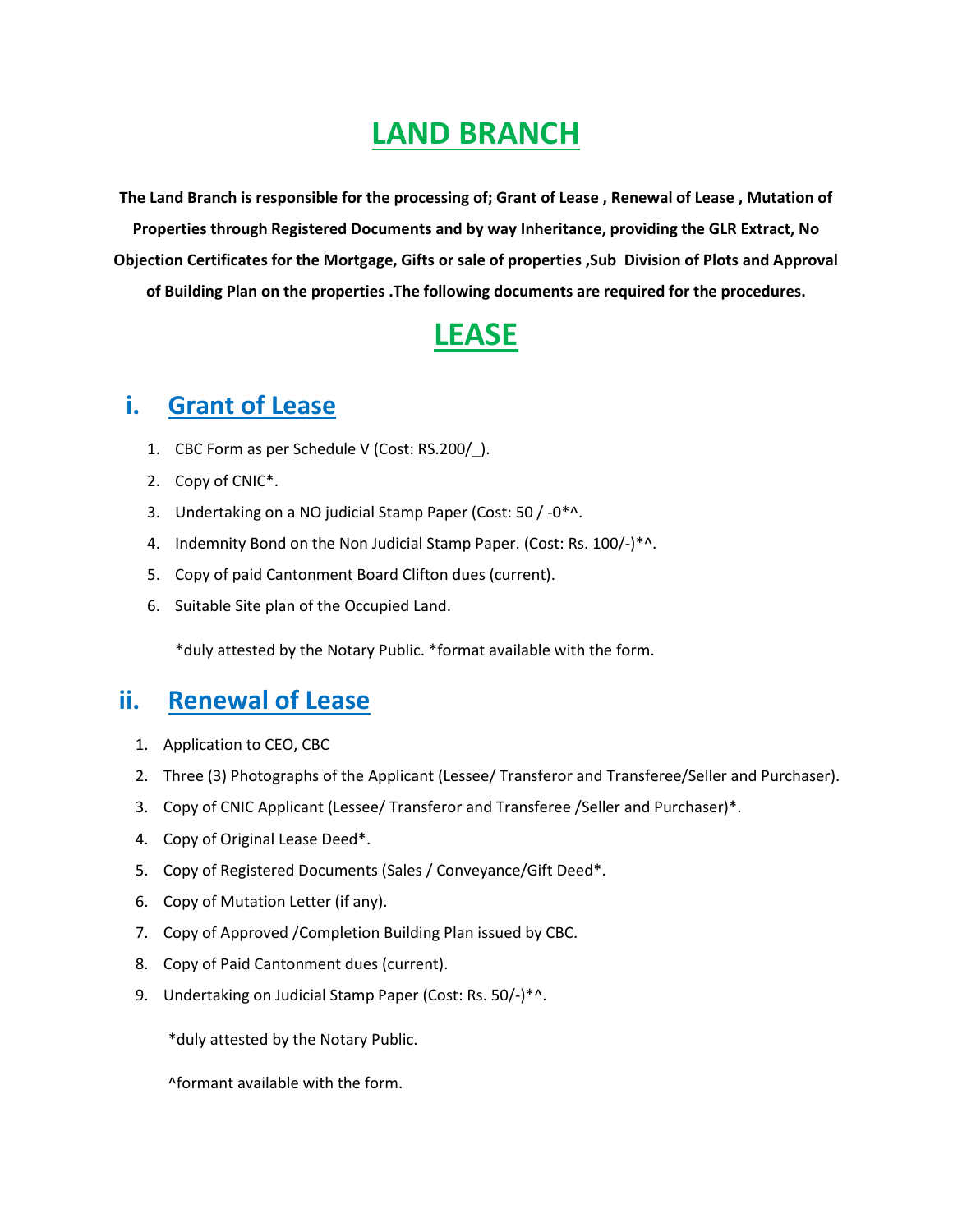## **MUTATION**

Mutation is processed through two types of documents by the Land Branch. First, Registered Documents i.e. Sales /Gift /Relinquishment / Conveyance / Surrender Deed registered with the Sub / Registrar. Second, is done by way of Inheritance a Letter of Administration is to be submitted which is issued by the High Court or the District south Court. The following are the documents required for processing Mutation.

#### **Registered Documents**

- 1. CBC Form "G", duly filled with signatures (Cost: 200/-).
- 2. Copy of CNIC of Transferor and TRANSFEREE\*.
- 3. Copy of the Registered Document (s)\*.
- 4. Copy of Lease or Renewed Lease\*.
- 5. Undertaking on Non-Judicial Stamp Paper (Cost: Rs. 50/-)\*^.
- 6. In case of Special / General Power of Attorney, certified copy by the Sub/Registrar or Pakistan embassy if abroad.
- 7. Copy of CBC paid dues (current).

\*dully attested by the Notary Public. \*format available with the form.

#### **By Inheritance**

- 1. CBC Form "G" , dully filled with signature (Cost:200/-).
- 2. Copy of CNIC of the Deceased and the Legal Heirs\*.
- 3. Letter of Administration (Original).
- 4. Copy of Lease Deed or Renewal Deed\*.
- 5. Copy of the NADRA Death Certificate of the Deceased\*.
- 6. Copy of Approved/Completion Plan/letter of CBC.
- 7. Copy of paid Cantonment Dues (current).
- 8. Undertaking on Non-Judicial Stamp Paper (Cost: Rs. 50/-)\*^.
- 9. Public Notice in Newspaper inviting objections (if any) to the mutation.

\*duly attested by the Notary Public. \*format available with the form.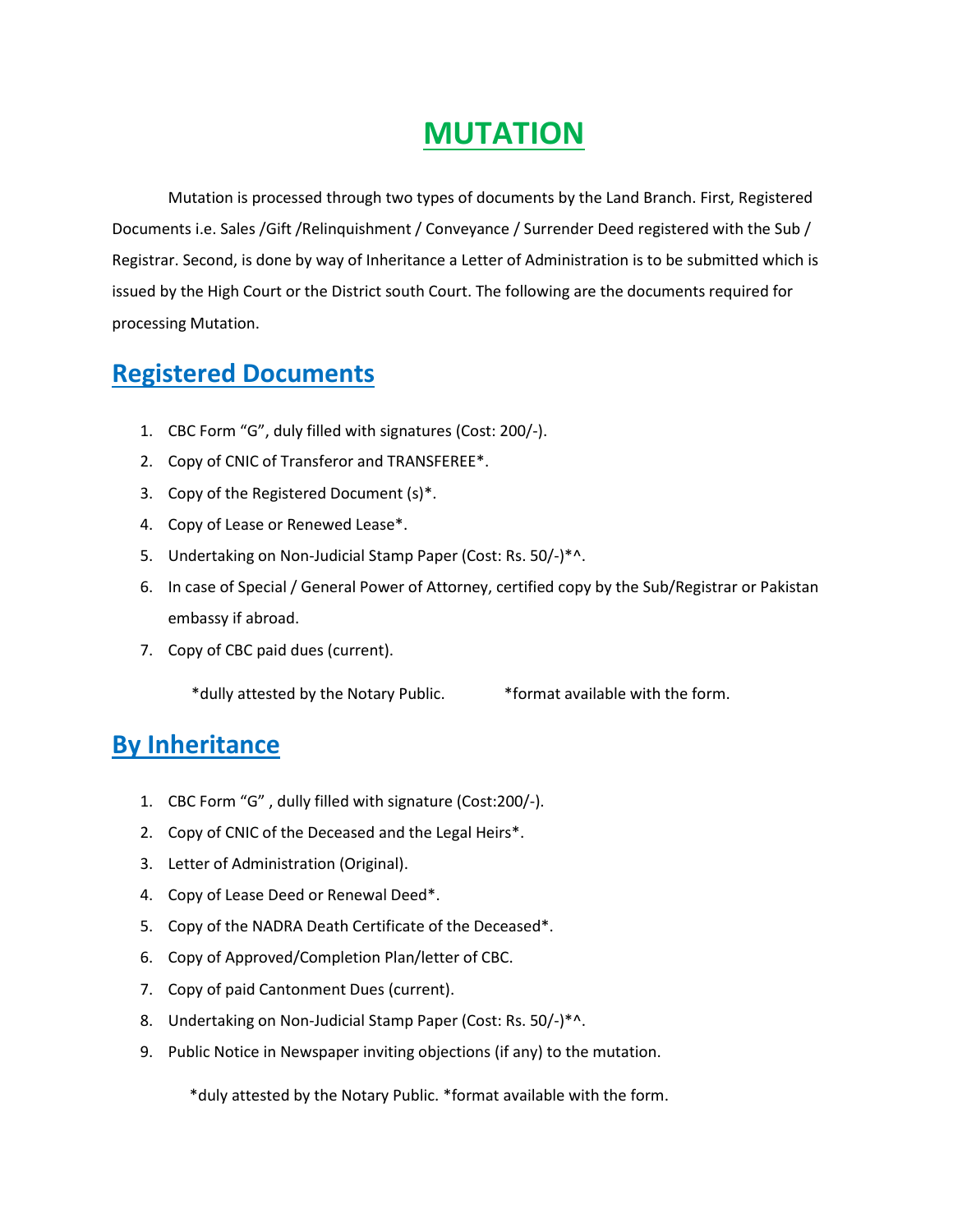# **SUB DIVISION OF PROPERTIES**

Land Branch processes Sub-Division, as per the rules and regulations, for the properties located in the Bazaar Area. The following are the documents that need to be submitted at the office:

- 1. Joint Application to CEO, CBC /from both parties.
- 2. Copy of CNIC\*.
- 3. Copy of Lease / Renewed Lease\*.
- 4. Copy of Registered Documents\* (if any).
- 5. Undertaking on Non- Judicial Stamp Paper (Cost: Rs. 50/-)\*^.
- 6. Site Plan of the Property.
- 7. Site Plan of the Proposed Sub-Division duly sign by both parties.
- 8. Copy of paid Cantonment Dues (current).

\*duly attested by the Notary Public.

^format available with the form.

## **APPROVAL OF BUILDING PLANS**

The Land Branch initiates the approval of the buildings to be constructed in the bazaar Area. The building plans are forwarded to the Building Control section of the department for scrutiny and clearance. The building site is surveyed to confirm that no illegal structure exists or change of purpose is at the site. The plan should be in accordance with CBC bye-laws and technically sound. After the survey and report of the building section, the documents are forwarded to the Building Committees and the Boards approval. In case of approval payment of CBC Dues has to be made by the applicant / owner, before issuance of the approval letter. The documents required are:

- 1. CBC form A and B (Cost: 500/-)…
- 2. Copy of CNIC\*
- 3. Copy of Lease or Renewed Lease\*.
- 4. Copy of Registered Document9s)\*.
- 5. Copy of site plan.
- 6. Copy of the proposed Building Plan.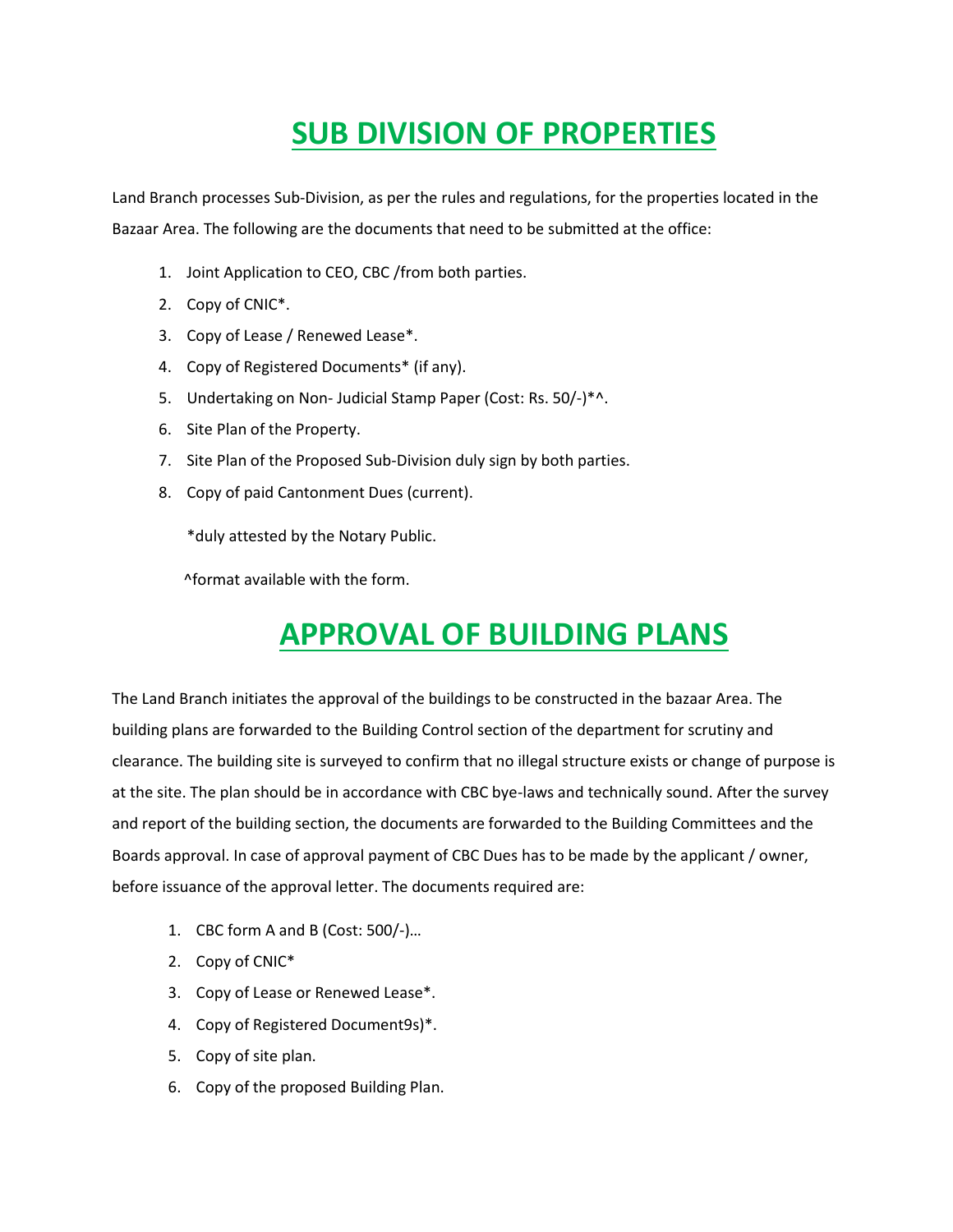- 7. Undertaking on a Non-judicial stamp paper (Cost: Rs. 50/-)\*^.
- 8. Indemnity Bond on the Non-judicial stamp paper (Cost: Rs. 100/-)\*^.

\*duly attested by the Notary Public. \*format available with the form.

# **CHANGE OF PURPOSE**

Land branch at CBC processes cases of purpose of properties in bazaar areas on case to case bases. Information regarding the procedure may be sought at the counter in the facilitation center CBC.

## **GLR EXTRACT**

GLR Extracts for properties within CBC Bazaar Areas are available in the Land Branch, CBC. These can be obtained after submission of following documents;

- 1. Application to the CEO.
- 2. Certified Copy of lease Deed / Renewal of Lease.
- 3. Copy of CNIC.
- 4. Copy of Approved Building Plan (if applicable).
- 5. Completion Plan / Certificate (if applicable).

## **NO OBJECTION CERTIFICATES**

The Land Branch issues NOC for Mortgage, Sale and Gift of the property after submission of the following documents:

- 1. Application to CEO, CBC.
- 2. Copy of lease / Renewed Lease Deed\*.
- 3. Copy of CNIC \* of owner /Lessee.
- 4. Copy of Registered Document(s)\*.
- 5. Copy of the Approved Building Plan / Completion Letter of CBC.
- 6. Copy of paid CBC dues (current).

\*duly attested by the Notary Public.